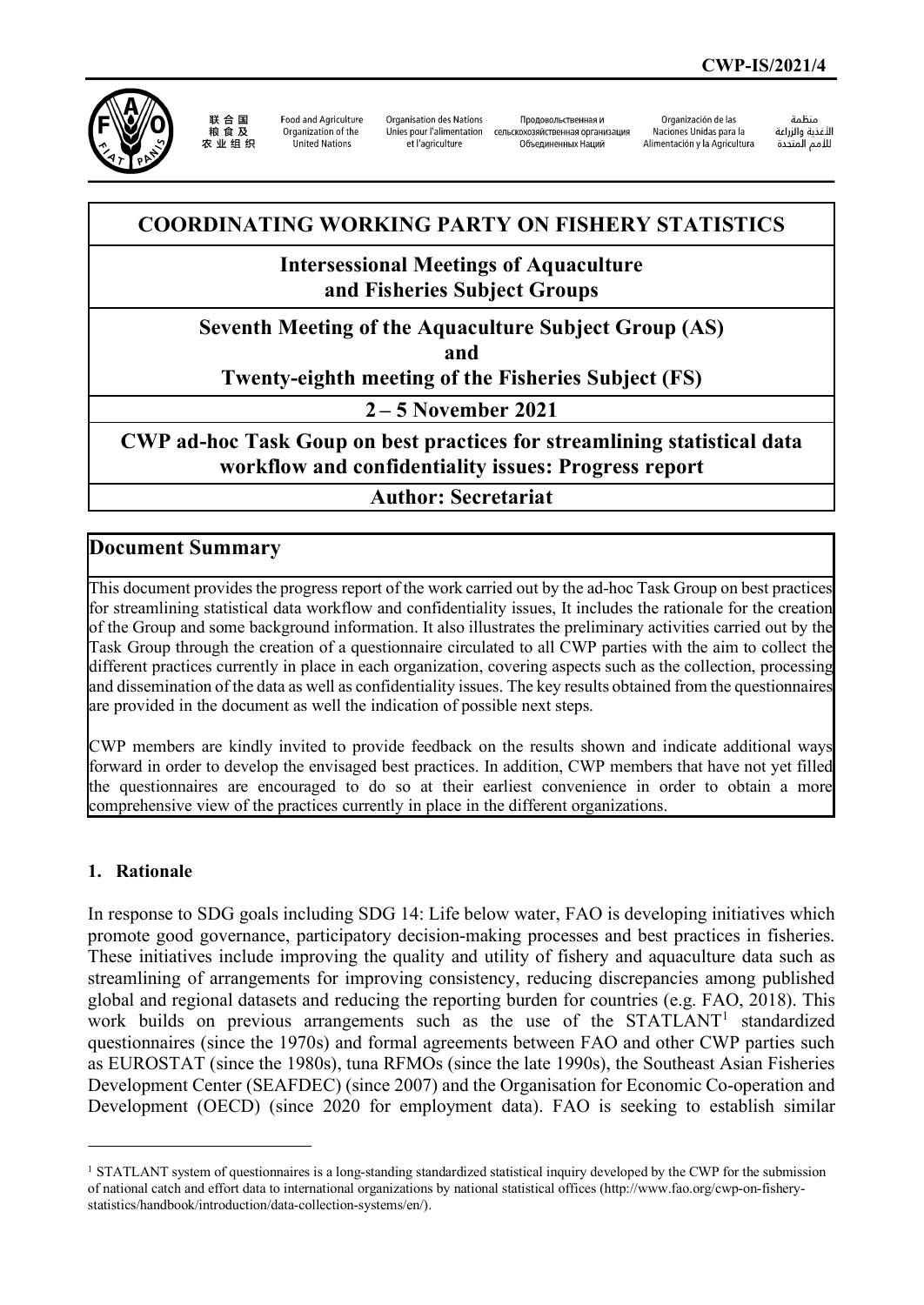agreements with other institutions and other RFBs such as the Regional Fisheries Committee for the Gulf of Guinea (COREP), Fishery Committee for the West Central Gulf of Guinea (FCWC), Regional Commission for Fisheries (RECOFI) and the Western Central Atlantic Fishery Commission (WECAFC). While the work has been mainly focused on capture fishery data, many of the issues and solutions discussed also apply to aquaculture data (e.g. data quality, data processing, capacity building, policy needs).

CWP-26 established five ad-hoc task groups (TGs) to develop its work during the 2019-2022 intersessional period (FAO, 2019), including a TG on best practices for streamlining statistical data workflow with a focus on confidentiality issues (TG-workflow). The membership of the TGs is open to all CWP parties.

#### **2. Background of the ad-hoc Task Group**

#### **2.1 Streamlining statistical data workflow**

Upon presentation of the above FAO initiatives at the  $26<sup>th</sup>$  session of the CWP (FAO, 2019), it was noted that these initiatives focus on best practices and guidelines which aim to minimize discrepancies and replications in statistical data and reduce the overall data reporting burden on member countries. Such initiatives may also lead to new or improved data sharing agreements among CWP parties or between member countries and CWP parties. CWP identified various actions which, if implemented, may assist in further streamlining the reporting mechanisms and workflow for capture fishery and aquaculture statistics. These actions include:

- Aligning annual data calls and reporting calendars in order to facilitate data sharing
- Implementing consistent statistical concepts, standards and definitions
- Developing mainstream data provisions which can serve multiple reporting requirements of member countries
- Improving accessibility of data through the use of harmonized and accessible formats
- Identifying and resolving data gaps and discrepancies through collaborative analysis
- Improving transparency through systematic processing and documentation of data sources.

CWP also agreed that the reporting of national statistics may be further streamlined by:

- Improving collaboration and exchange of data among CWP parties through the use of CWP and other international standard classifications as promoted through the CWP standard for reference harmonization
- Developing comprehensive and accessible data validation, metadata and documentation
- Providing data users with timely and transparent information on data validation rules, metadata and associated documentation
- Encouraging parties to identify and share statistical data and reporting issues such as interpretation and application of standard concepts
- Developing and using comprehensive and accessible Data Collection Reference Frameworks
- Using joint questionnaires, where possible, to reduce the number of different focal points and thus reduce the reporting burden for the national statistical offices
- Developing and implementing FAIR data principles for making data findable, accessible, interoperable and reusable.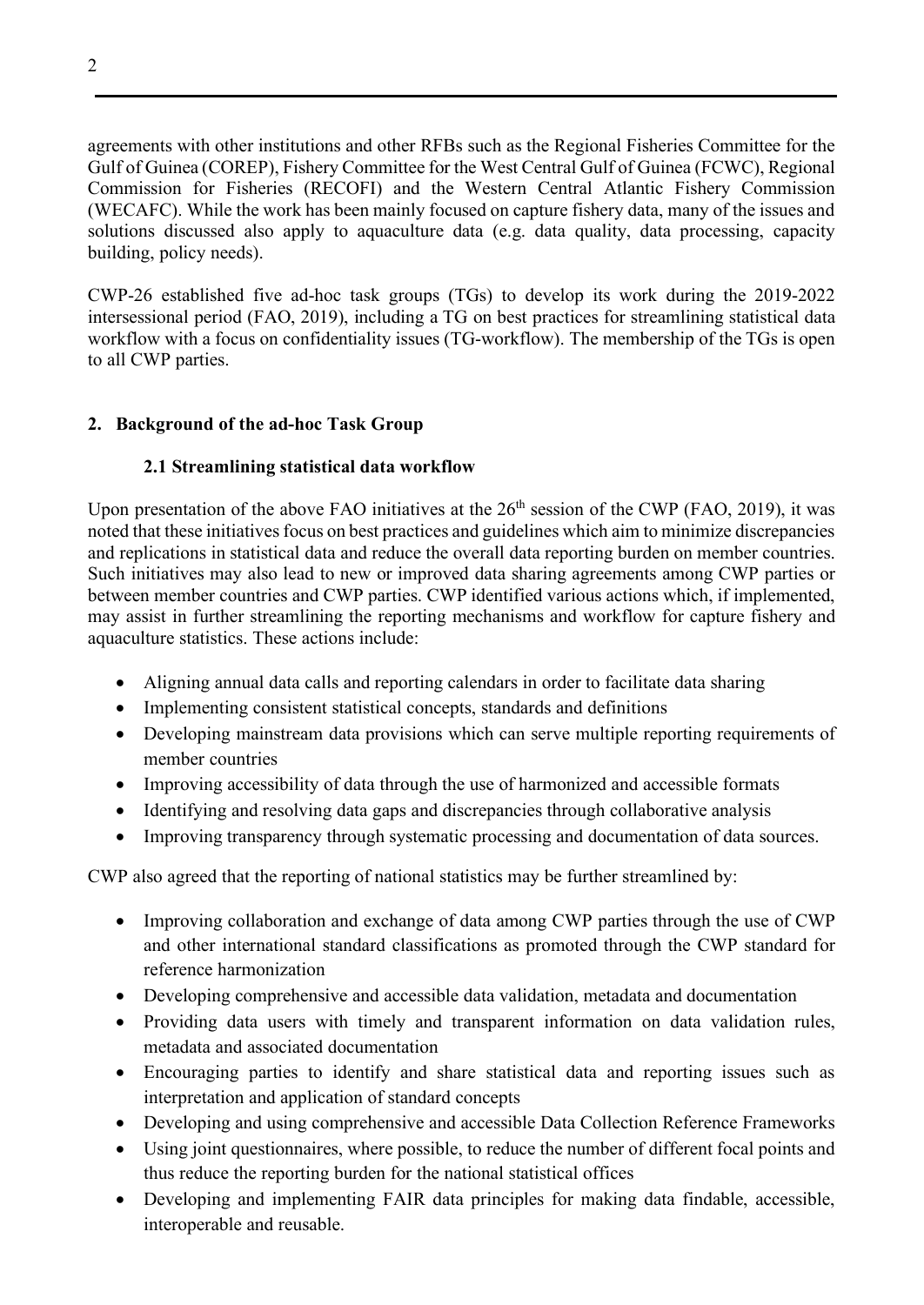CWP recognized that the alignment of annual data calls and calendars may potentially result in a synchronous submission of large amounts of data that may result in pressure points within organizations and thus may not necessarily improve specific workflows.

#### **2.2 Data confidentiality**

CWP also discussed data confidentiality issues which may hamper the dissemination and exchange of statistical data among CWP parties, e.g. between FAO and EUROSTAT regarding aquaculture statistics where some data (e.g. production by species and FAO area) from EU member countries cannot be published as provided because the aggregated data represent less than three enterprises. In capture fisheries, a specific example is the reporting of gridded (5 x 5 degree) catch and effort statistics in the FAO Atlas of Tuna and Billfish Catches. In some grids, aggregated data (e.g. by flag, gear and month) may represent less than three fishing vessels and may not be able to be released by an RFMO due to its data confidentiality rules.

In general, statistical data confidentiality requirements seek to protect individual identities including, *inter alia*, aquaculture producers. Statistical data confidentiality requirements differ from those of the General Data Protection Regulation (GDPR) and CWP parties use various rules and procedures to deal with statistical data confidentiality (e.g. Annex 1 in Appendix 4, CWP, 2019). The responsibility for decisions on the dissemination of statistical data are generally well defined in RFMOs, and CWP highlighted the following points for consideration in further developing statistical data confidentiality requirements. These requirements should:

- allow metadata from masked data to be published (i.e. flag the existence of masked data in order to facilitate the possible use of such data under specific conditions
- consider temporal limitations on data confidentiality
- identify aggregation dimensions and levels, whereby individual entities can be no longer identified
- provide clear rules of use for each dataset through published data access and sharing policies
- consider exceptions to data confidentiality rules which may be needed if, for example, the dissemination of data from endangered species is limited by requirements for confidentiality.

#### **3. Objectives of the ad-hoc Task Group**

The objectives of TG- workflow are to:

- Review the statistical data workflow of CWP parties and observers and other relevant cases involved in capture fisheries and aquaculture, and identify general issues and constraints which may lead to discrepancies and replications in statistical data and undue data reporting burden on member countries
- Review statistical data confidentiality requirements and rules of CWP parties and other relevant organizations
- Develop best practice guidelines for streamlining the reporting mechanisms and workflow for capture fishery and aquaculture statistics and for reducing the overall data reporting burden on member countries
- Develop best practice guidelines for the implementation of statistical data confidentiality requirements which protect data confidentiality and promote comprehensive, transparent and timely dissemination and exchange of statistical data.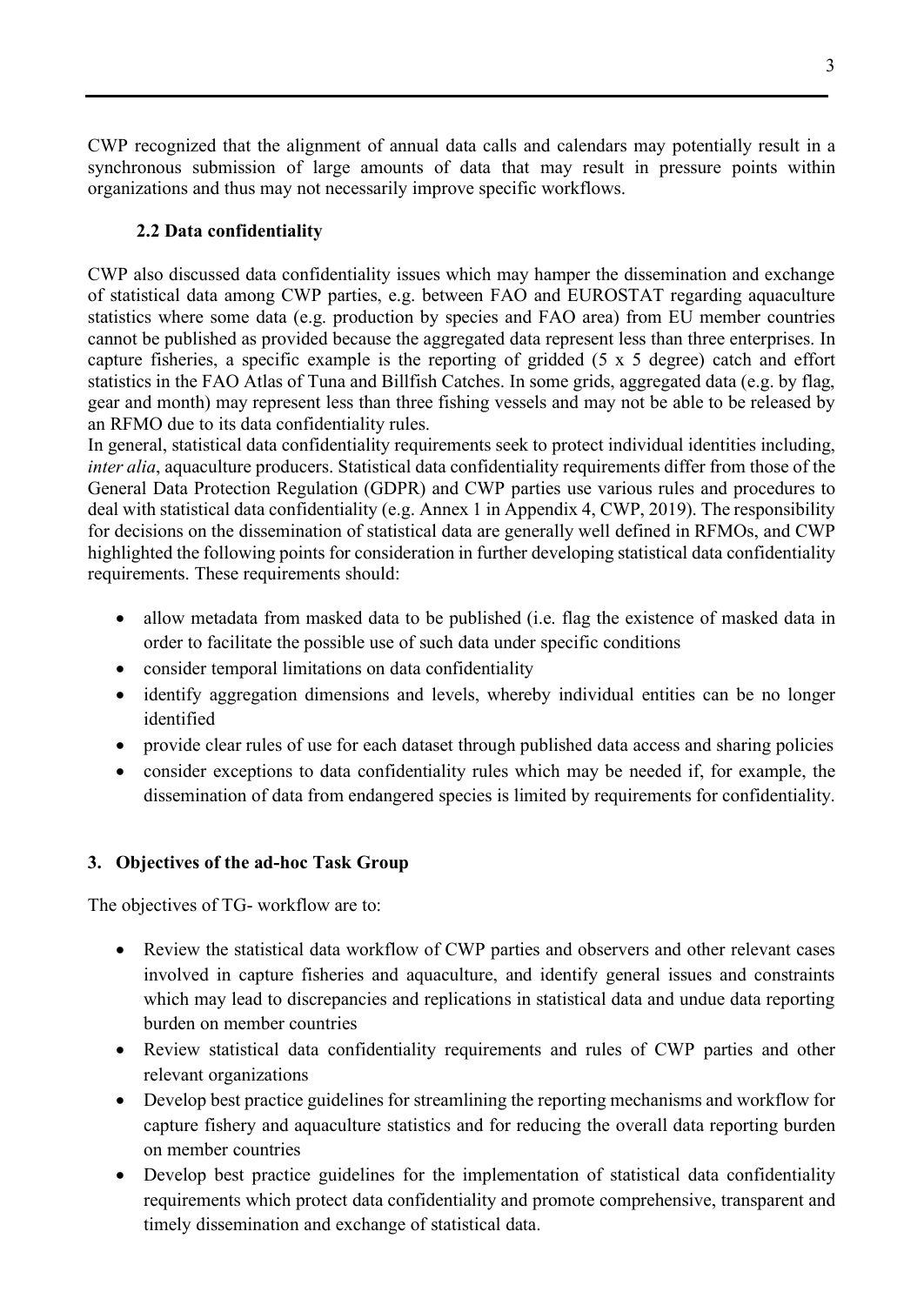The scope of this work concerns domains covered by the CWP Handbook. Where cases of specific interest to CWP Members are identified, this scope may also include the review of the data workflow of CWP observers and other relevant cases which involve countries' multiple reporting requirements to different organizations. In addition, the review of the statistical data workflow may be split into two streams of work to: (1) Review established streamlining processes (e.g. as described in FAO, 2018, p.94) and identify strengths, weaknesses and opportunities arising from these processes, (2) Review other relevant workflows and identify new requirements for streamlining processes including the use of the CWP Standard for Reference Harmonization.

#### **4. Activities of the ad-hoc Task Group**

During the CWP-26 discussion, it was agreed that the work of TG-workflow may be facilitated through the use of questionnaires and specific work cases. For this reason, a short questionnaire (available in Annex 1) was designed to collect the different practices currently at place in each organization, as part of the CWP task group on best practices for streamlining statistical data workflow, with a focus on confidentiality issues. The questionnaire was shared with CWP members on the 8<sup>th</sup> September 2021.

Results of this exercise aimed at:

- reviewing the statistical data workflow of CWP parties and identifying general issues and constraints which may lead to discrepancies and replications in statistical data and undue data reporting burden on member countries
- reviewing statistical data confidentiality requirements and rules of CWP parties and other relevant organizations

#### **4.1 Results of the Questionnaire on Approach to Data Workflow**

Ten respondents submitted the completed questionnaire. For the two main sections, the main results are the following:

#### **4.1.1 Approach to data workflow**

- Almost all respondents (90 percent) are responsible for data collection and collation.
- In terms of frequency, the majority of respondents receive data yearly or biannually, and 80 percent of respondents make formal data calls (mostly thorough emails), and the majority provide a questionnaire to the data providers.
- Consumption data is not collected by any of the respondents, while aquaculture data and trade data are only collected and collated by 20 percent. The most widely collected data is that of landed catch (60 percent).
- CWP standard and definitions are widely endorsed, while slightly less organizations use other international standards (60 percent). All organizations use ASFIS threealpha codes to categorize species.
- All respondents indicated that data is shared outside their organization, mostly through online portals accessible to the public, and data goes through a process of validation and standardization before being published
- Most organizations publish either data validation practices or metadata, but only two respondents publish both.
- Almost 70 percent of respondents do not use (or not explicitly use) Data Collection Reference Frameworks.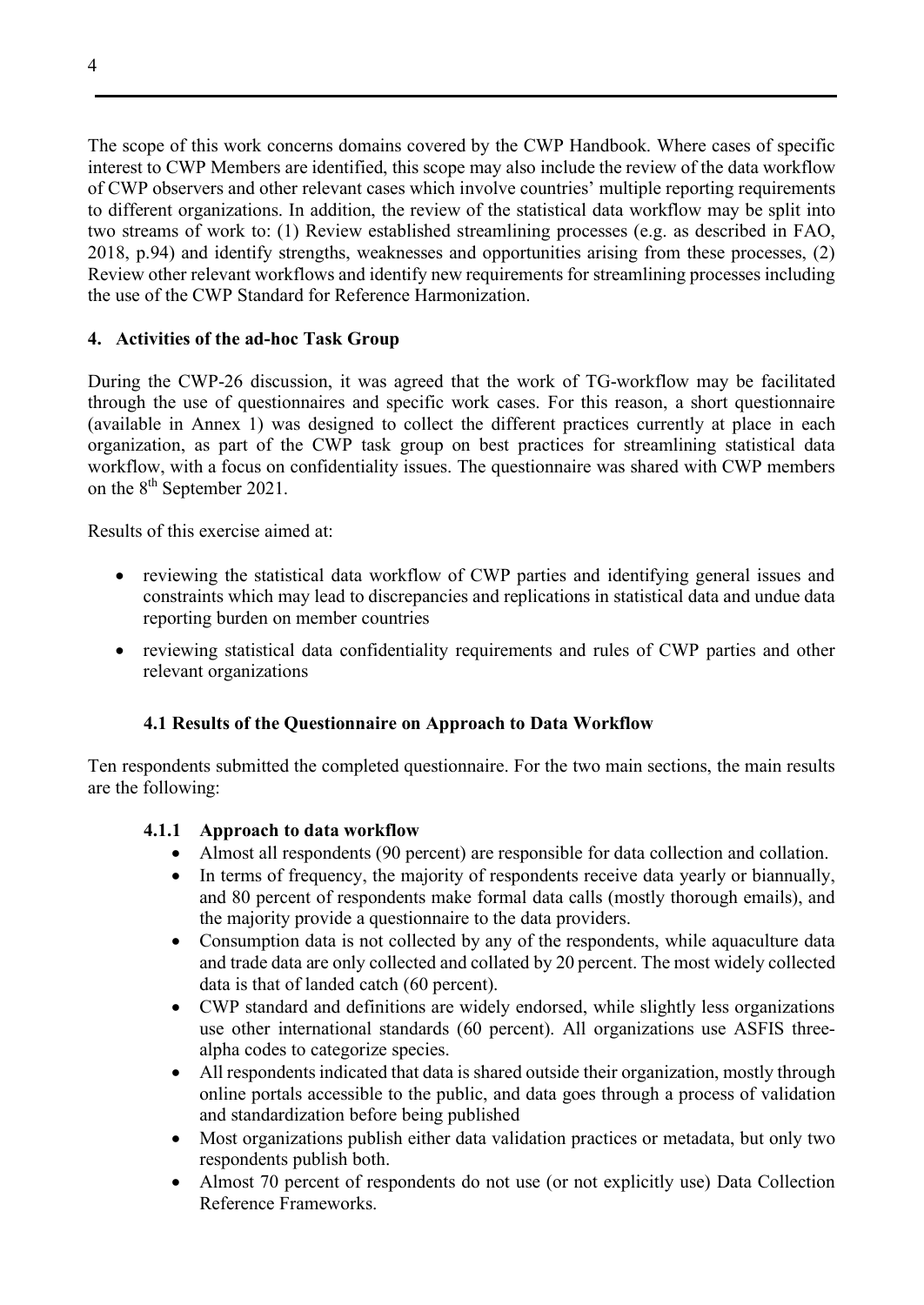• Most organizations collaborate and/or exchange data with other organizations, but a smaller amount (60 percent) uses a joint questionnaire and harmonizes data.

In addition, it is important to highlight how organizations are not aligned on other aspects of data worksflow. For example, although 80 percent of respondents stated that the deadline for data submission is aligned with internal workflows and deadlines, the deadlines for the data submissions for each organization are spread throughout the year. Similarly, when using estimations to fill data gaps, respondents are almost equeally split between positive and negative answers.

#### **4.1.2 Approach to confidentiality**

- All organizations receive confidential data from data providers, with the original data (50 percent) or with masked original data (40 percent).
- The large majority of respondents do not share data as confidential even in the case the providers did not flag it as confidential.
- The data considered most confidential is licensing and compliance data, observer data, and catch and effort data. Aquaculture data, on the other hand, was not significantly flagged as confidential. In particular, vessel-level data was given as a common example of data variables considered as being confidential.
- When disseminating data, half of the respondents indicated confidential data is masked at the most detailed level and at all the subsequent aggregates in which it is included, while the other half mask the confidential data but disseminate the aggregates.
- Overall, no temporal limitations are applied to confidentiality rules.

#### **5 Next steps**

These initial results will provide a basis for the TG's discussion on the development of best practice guidelines for streamlining the reporting mechanisms and workflow for capture fishery and aquaculture statistics as well as for the implementation of statistical data confidentiality requirements. It is envisaged there will be a need to further expand the coverage of the questionnaire in order to obtain a more comprehensive overview of the different practices at place in all CWP member organizations. CWP members that have not filled the questionnaires yet are kindly invited to fill it at [Questionnaire on Approach to data workflow and confidentiality.](https://forms.gle/pEiMMKCdnsZpx4k19) In addition, another proposed step is to look at these practices in more detail, starting with some of the organizations that display more similarities in terms of data collection and confidentiality procedures.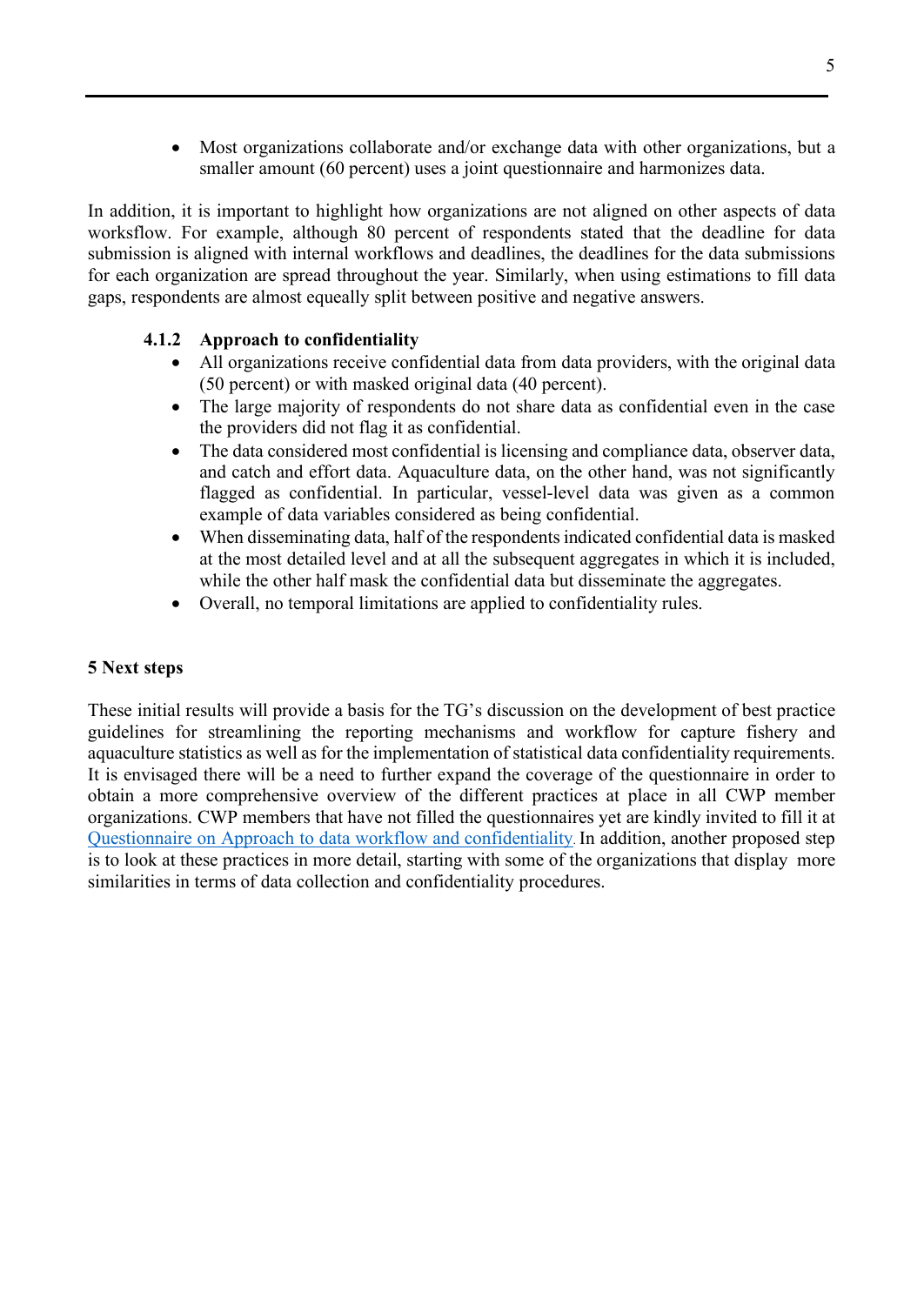# Questionnaire on Approach to data workflow

In the context of the CWP Task Group on "Best practices for streamlining statistical data workflow with a focus on confidentiality issues", we would like to get information on your organization's approach to dealing with data flows.

\*Required

1.What is the role of your organization in terms of statistical information? \*

#### *Mark only one oval.*

- Data collection and collation
	- $\overline{a}$  Data harmonization
- Data analysis Data
- dissemination
- Other:
- 2. Please list the agencies and/or countries which your organization receive data from? \*
- 3. How often is data received/collected? \*

#### *Mark only one oval.*

Weekly Monthly Quarterly Biannually Yearly Other:

4. Does your organization make formal calls for data? \*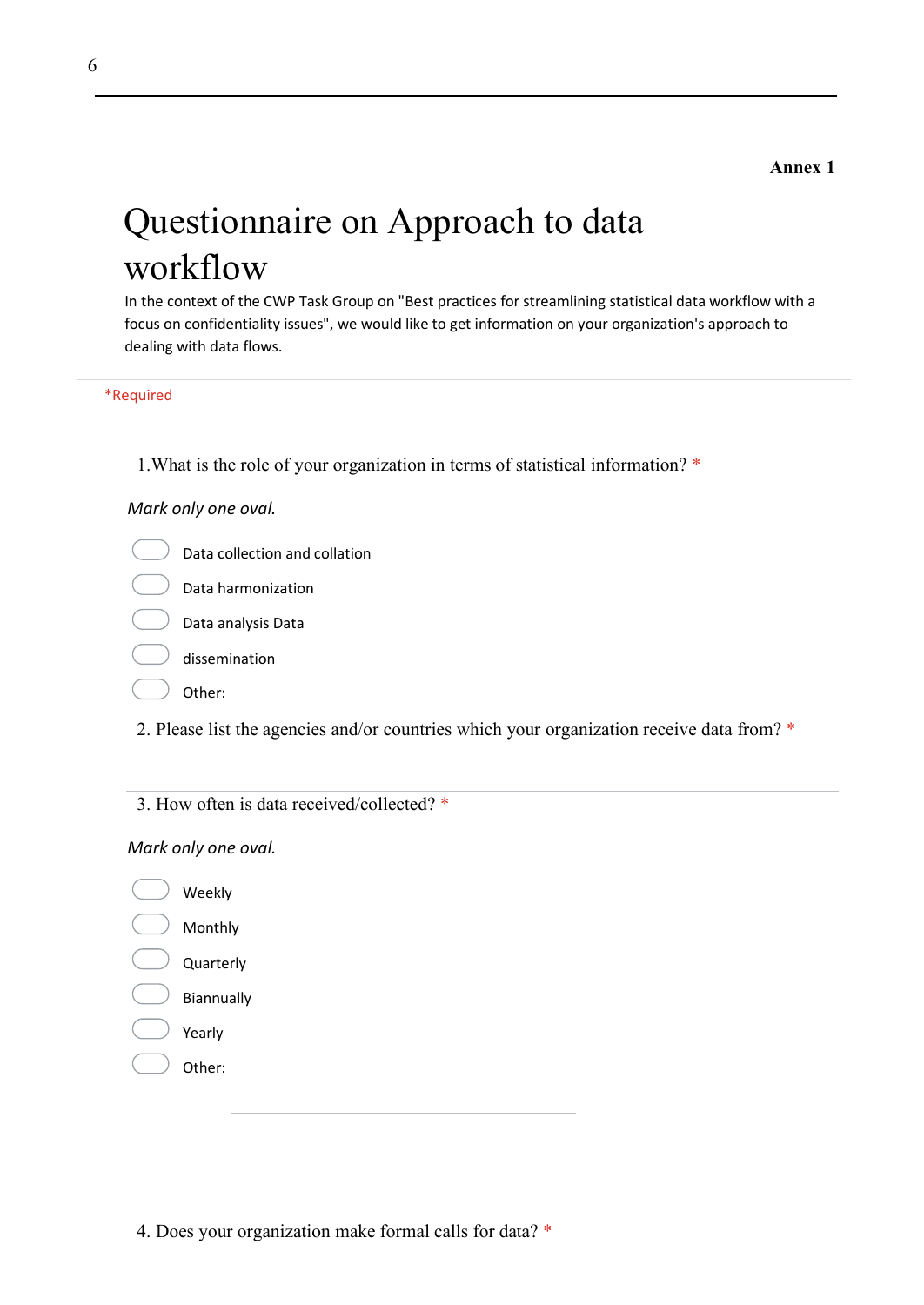*Mark only one oval.*

| Yes |
|-----|
| No  |

5. If yes, how are these data calls carried out?

6. What are your organization's deadlines, if any, for the submission of the data? \*

7. Are these deadlines aligned with your organization's workflow and internal deadlines (e.g. working groups, Commission meetings)? If so, how? \*

8. How is data submitted? \* \*

*Mark only one oval.*

My organization provides the questionnaires to the data providers.

The data providers have access to an online database.

Data providers share their own questionnaires.

Other:

9. Which data is collected/collated? \*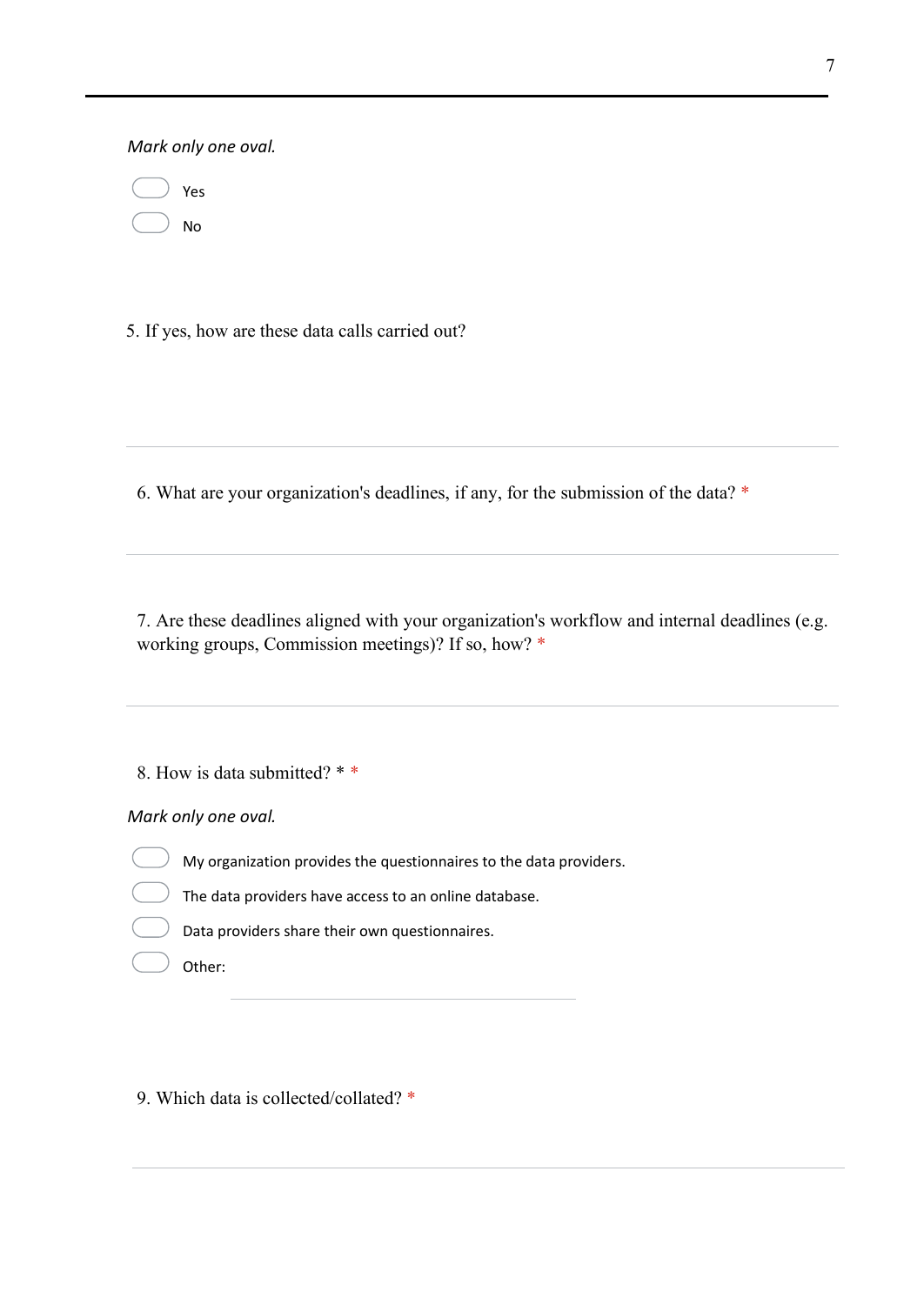Tick all that apply.

| Nominal catch                      |
|------------------------------------|
| Landed catch                       |
| Aquaculture                        |
| Socio-economic (fleet, employment) |
| Trade                              |
| Consumption                        |
| Catch and effort                   |
| Licensing and compliance           |
| <b>Biological</b>                  |
| Observer data                      |
| Other:                             |

10. Are CWP endorsed concepts, standards and definitions applied to the collated data (ex. live weight vs landed weight) ? \* *Mark only one oval.*

|  | Yes |
|--|-----|
|  | No  |

11. If yes, how and when are these concepts, standards and definitions applied?

12. Are other international classifications used in the collection and dissemination of data? \* *Mark only one oval.*

Yes No

13. If yes, how and when are these concepts, standards and definitions applied?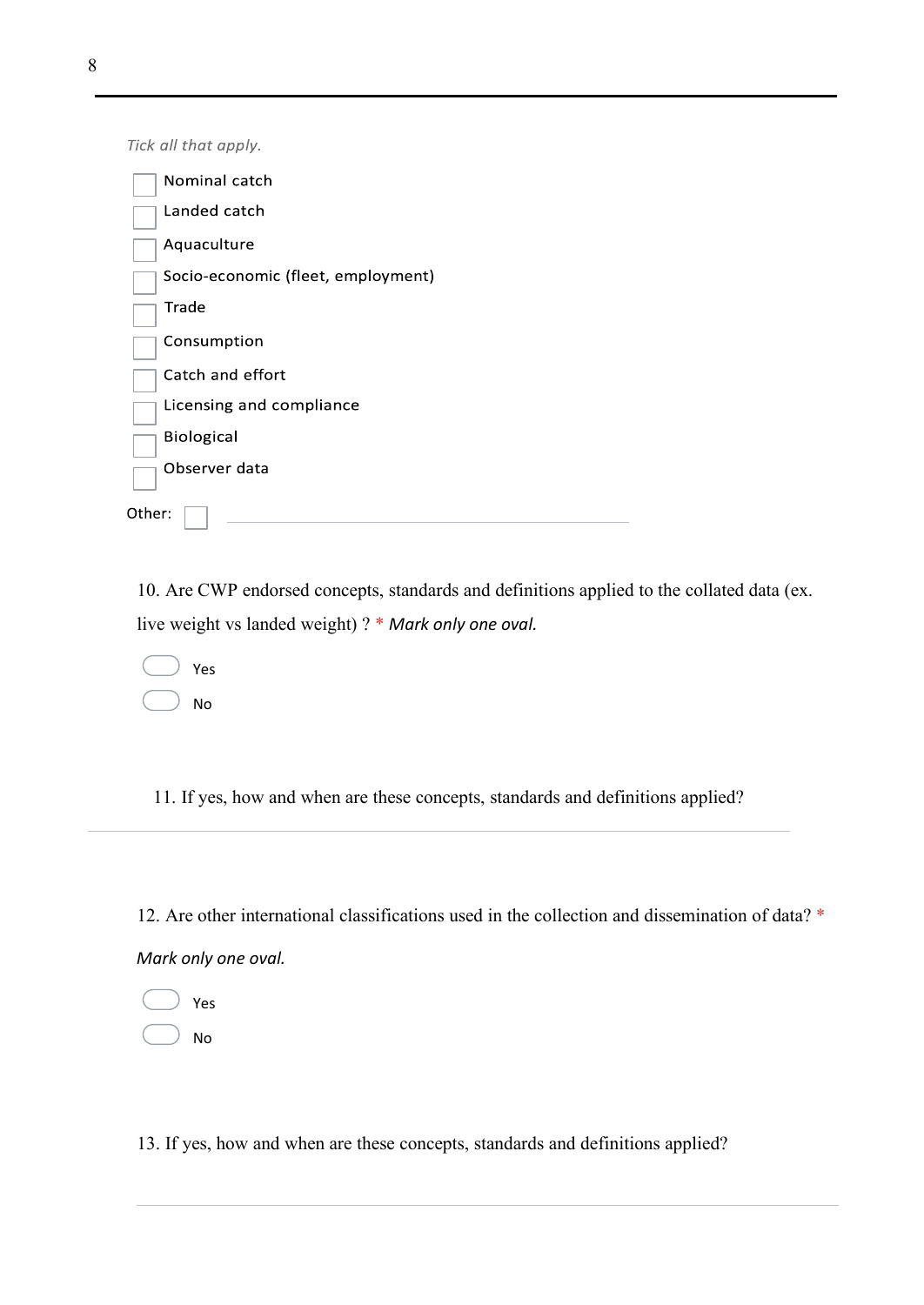14. Are species categorized using ASFIS three-alpha codes? \*

*Mark only one oval.*

|  |  | z |
|--|--|---|
|--|--|---|

No

15. Is data shared outside your organization, and if so how? \*

16. Does data go through a process of validation and standardization before being published?

*Mark only one oval.*

Yes No, it is published as it is received. Other:

17. Are data gaps filled through estimations?

*Mark only one oval.*

Yes No

Other:

18. Do you publish comprehensive data validation practices and metadata? If so, please specify. \*

1. 19. Do you use Data collection reference frameworks? If so, please specify. \*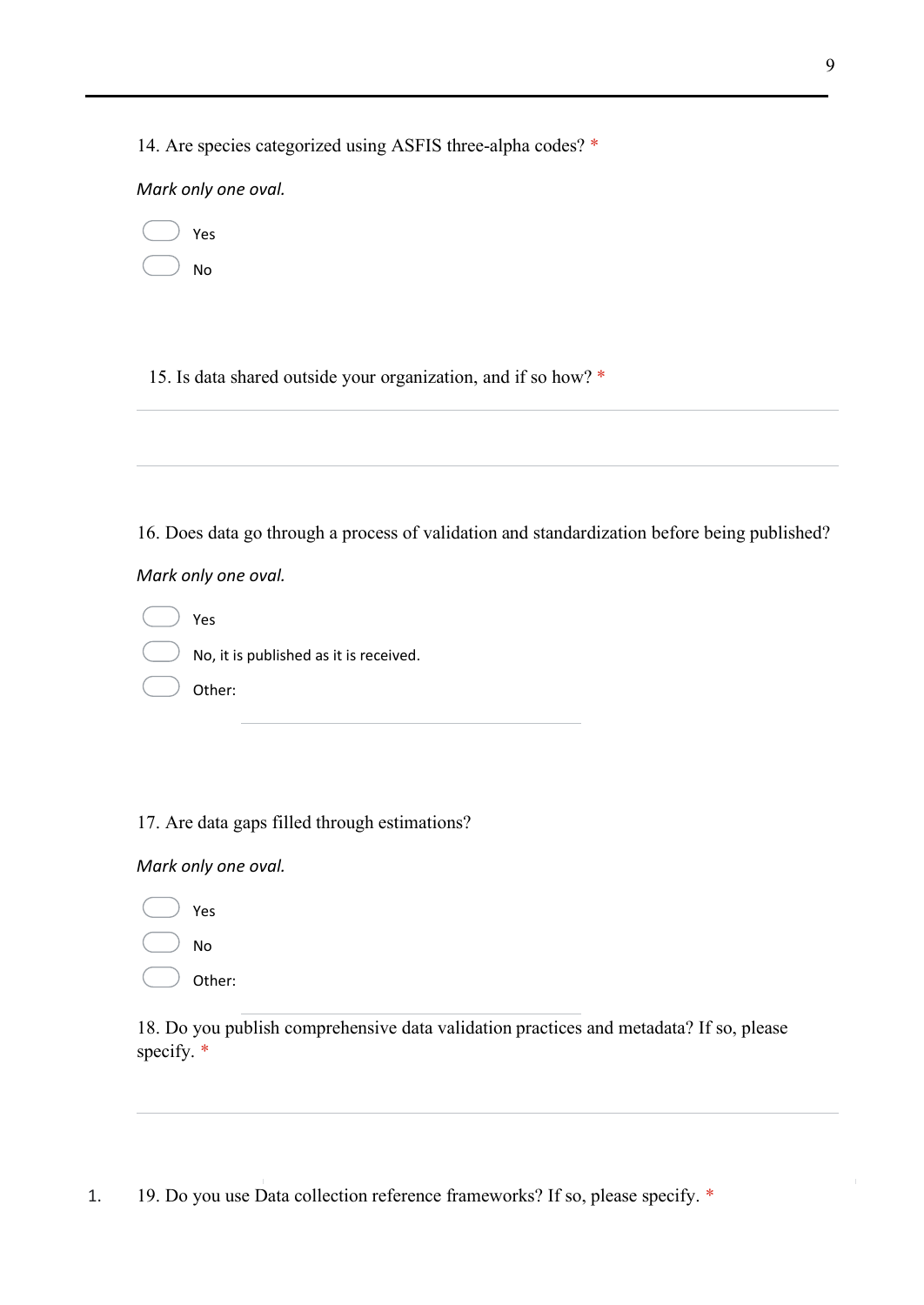| 20. Does your organization collaborate and/or exchange data with other organizations? * |
|-----------------------------------------------------------------------------------------|
| Mark only one oval.                                                                     |

| Yes |
|-----|
| No  |

3. 21. If yes, is a joint questionnaire used and data harmonized?

#### *Mark only one oval.*

- Yes
- No
	- A joint questionnaire is used but data is not harmonized.

# Questionnaire on Approach to Confidentiality

In the context of the CWP Task Group on "Best practices for streamlining statistical data workflow with a focus on confidentiality issues", we would like to get information on your organization's approach to dealing with confidential data.

1. Does your organization receive confidential data from its data providers? \*

*Tick all that apply.*

Yes, the data is confidential and the original data is submitted.

Yes, confidential data is flagged and original data is masked.

No, confidential data is not submitted.

Other:

2. Do you disseminate data as confidential while it was not considered as confidential by your data providers? \* *Mark only one oval.*

- Yes
- No
- Other: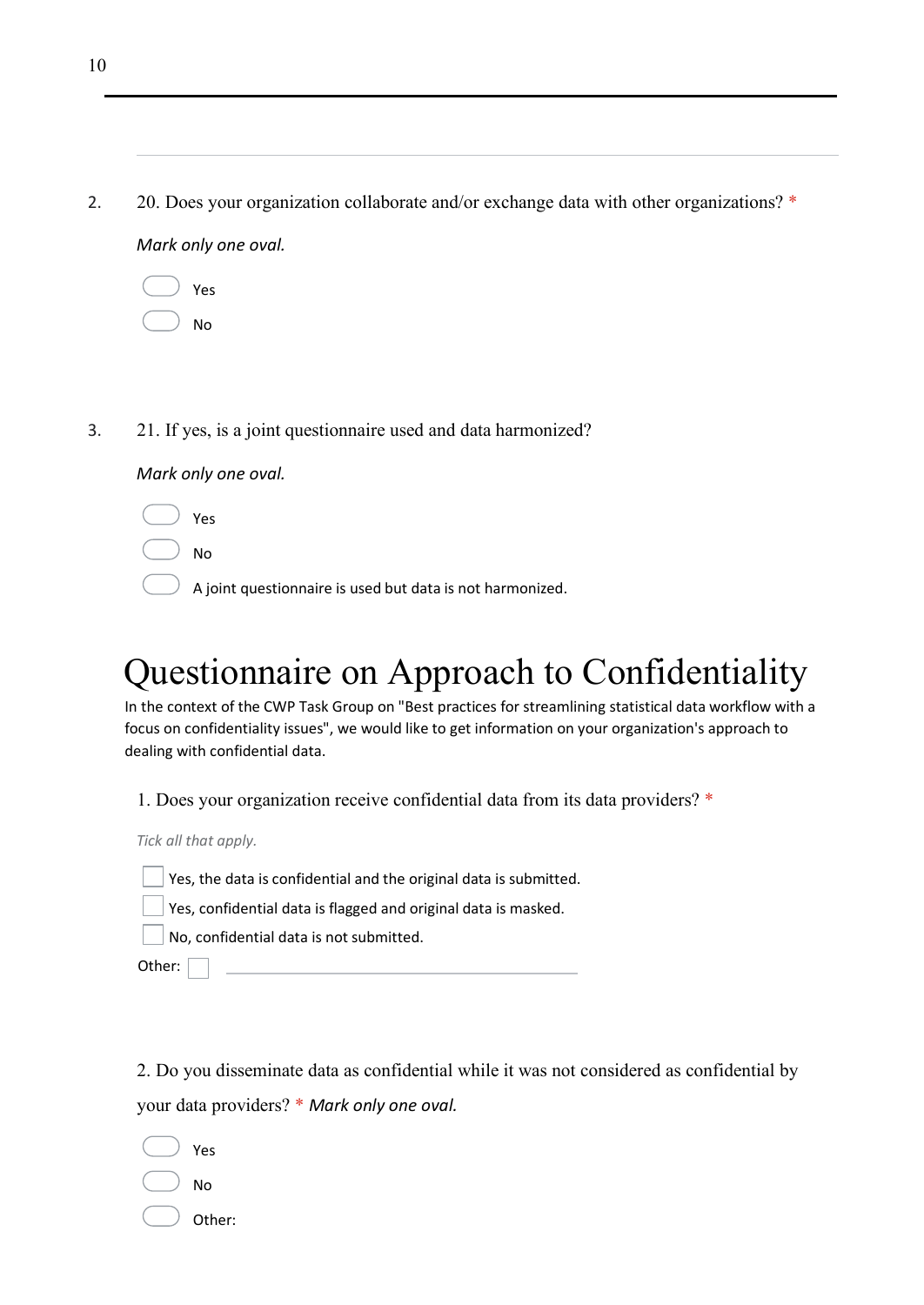3. Which data does your organization consider as being confidential? Tick all that apply.

| Capture data (quantities or price)            |
|-----------------------------------------------|
| Aquaculture data (either quantities or price) |
| Socio-economic data (fleet and employment)    |
| Trade data                                    |
| Consumption data                              |
| Catch and effort data                         |
| Licensing and compliance data                 |
| Biological data                               |
| Observer data                                 |
| Not relevant                                  |
| Other:                                        |

4. If you selected any of the above categories, please provide examples of data variables which are considered as being confidential.

5. Please describe the confidentiality rules that you apply when validating, processing and storing data. If possible, please include a link, or the text, of your organization's confidentiality policy. \*

6. When disseminating data, how does your organization handle confidential data? \*

*Tick all that apply.*

 $\Box$  You replace confidential data by estimates.

You mask the confidential data at the most detailed level and at all the subsequent aggregates in which it is included

You mask the confidential data at the most detailed level but disseminate the aggregates.

Other: